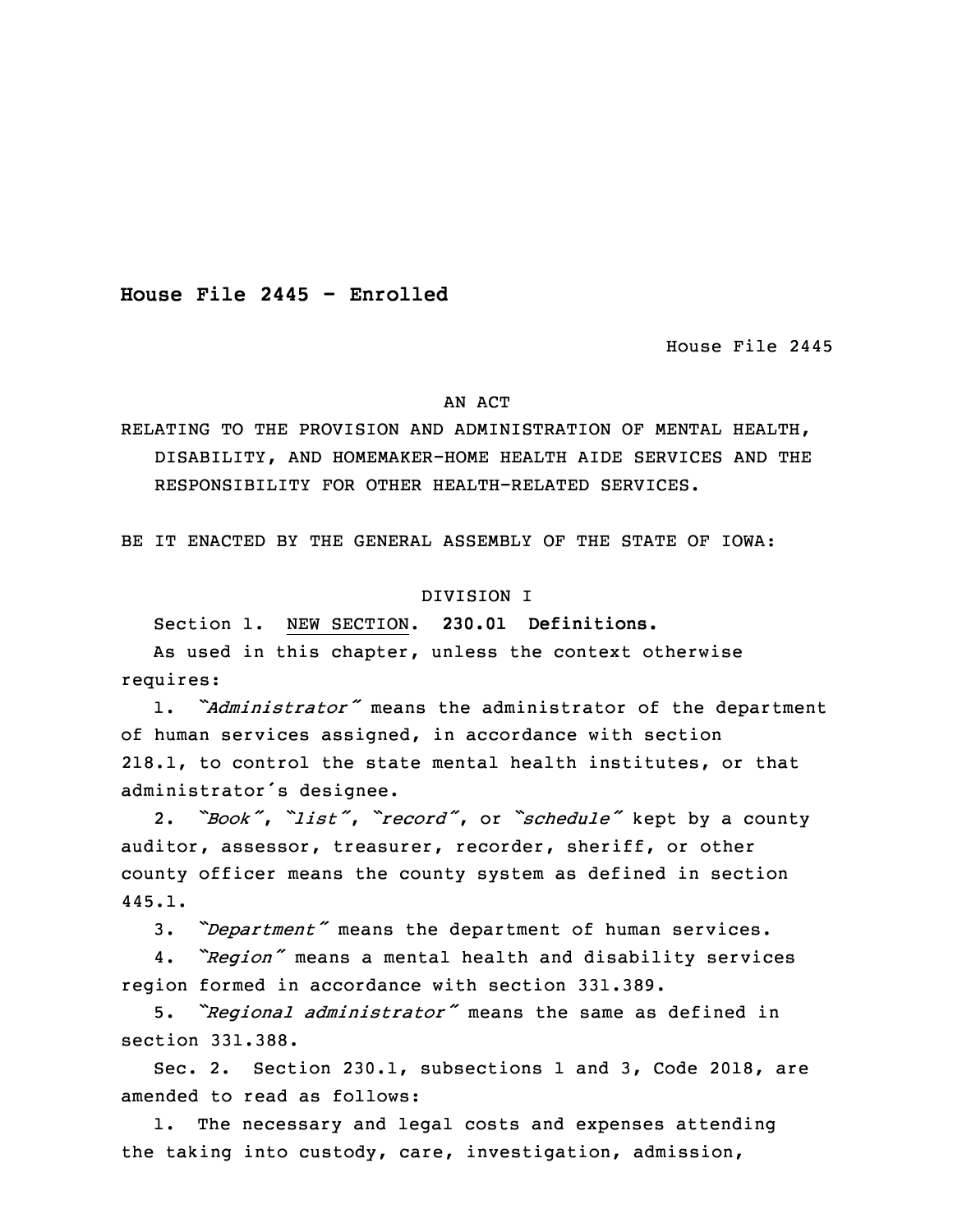commitment, and support of <sup>a</sup> person with mental illness admitted or committed to a state hospital shall be paid by a county the regional administrator on behalf of the person's county of residence or by the state as follows:

a. If the person is eighteen years of age or older, as follows:

(1) The costs attributed to mental illness shall be paid by the regional administrator on behalf of the person's county of residence.

(2) The costs attributed to a substance-related disorder shall be paid by the person's county of residence.

33 (3) The costs attributable to <sup>a</sup> dual diagnosis of mental illness and a substance-related disorder may be split as provided in [section](https://www.legis.iowa.gov/docs/code/2018/226.9C.pdf) 226.9C.

 *b.* By the state as <sup>a</sup> state case if such person has no residence in this state, if the person's residence is unknown, or if the person is under eighteen years of age.

3. A mental health and disability services region or county of residence is not liable for costs and expenses associated with a person with mental illness unless the costs and expenses are for services and other support authorized for the person through the regional administrator for the county. For the <sup>9</sup> purposes of this [chapter](https://www.legis.iowa.gov/docs/code/2018/230.pdf), *"regional administrator"* means the same as defined in section [331.388](https://www.legis.iowa.gov/docs/code/2018/331.388.pdf).

 Sec. 3. Section 230.4, Code 2018, is amended to read as follows:

13 **230.4 Certification to debtor county regional administrator.**

 <sup>A</sup> determination of <sup>a</sup> person's county of residence made in accordance with [section](https://www.legis.iowa.gov/docs/code/2018/230.2.pdf)  $230.2$  or  $230.3$  shall be sent by the court or the county to the county auditor regional administrator of the person's county of residence. The certification shall be accompanied by a copy of the evidence supporting the determination. The auditor regional administrator shall provide the certification to the board of supervisors of the auditor's county region's governing board, and it shall be conclusively presumed that the person has residence in a county in the notified county region unless that county regional administrator disputes the finding of residence as provided in [section](https://www.legis.iowa.gov/docs/code/2018/331.394.pdf) 331.394.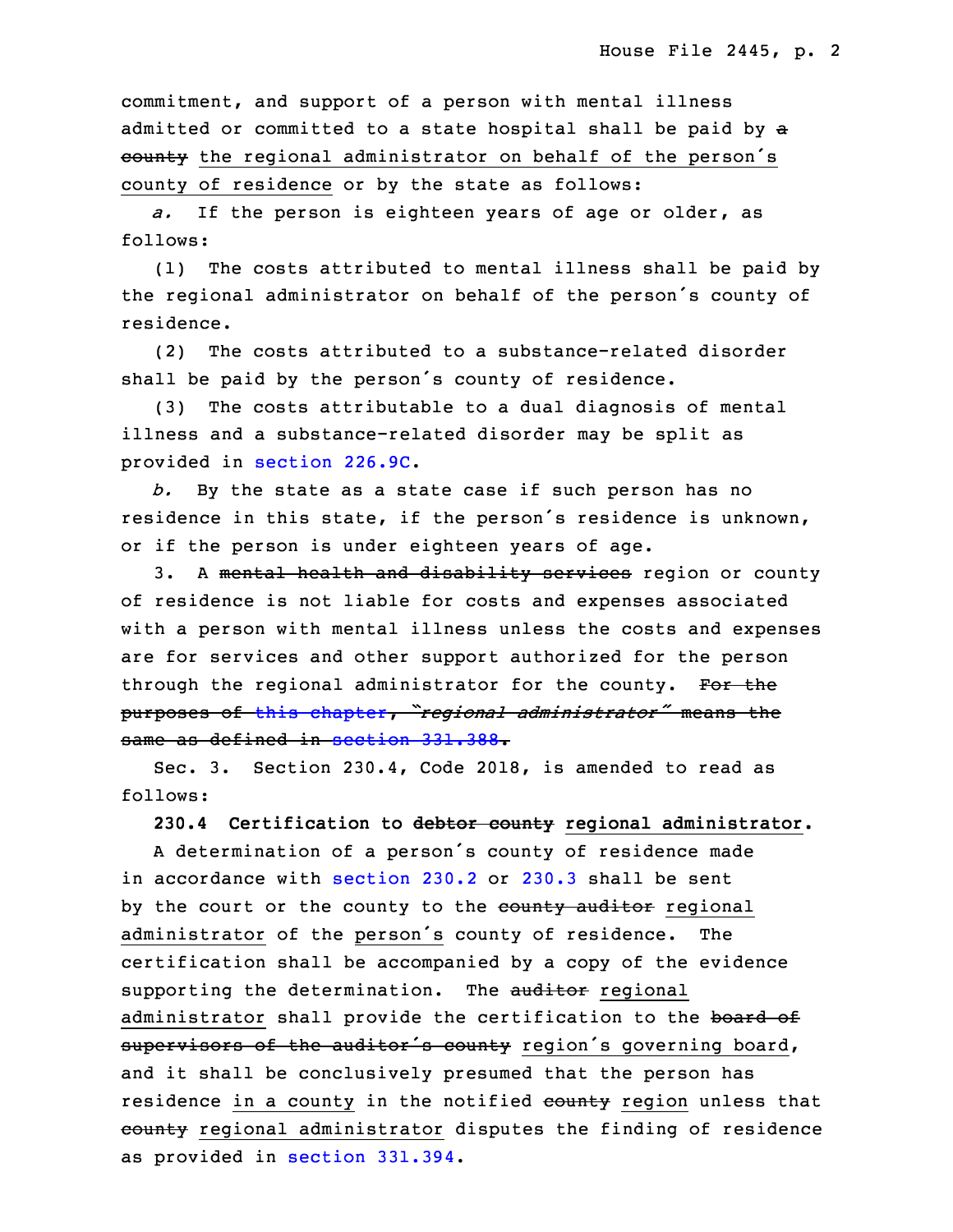Sec. 4. Section 230.5, Code 2018, is amended to read as follows:

### 28 **230.5 Nonresidents.**

If a person's residence is determined in accordance with section 230.2 or [230.3](https://www.legis.iowa.gov/docs/code/2018/230.3.pdf) to be in a foreign state or country, or is unknown, the court or the county regional administrator of the person's county of residence shall immediately certify the determination to the department's administrator. The certification shall be accompanied by a copy of the evidence supporting the determination. A court order issued pursuant to section 229.13 shall direct that the patient be hospitalized at the appropriate state hospital for persons with mental illness.

Sec. 5. Section 230.9, Code 2018, is amended to read as follows:

## 5 **230.9 Subsequent discovery of residence.**

If, after a person has been received by a state hospital for persons with mental illness as a state case patient whose residence is supposed to be outside this state, the administrator determines that the residence of the person was, at the time of admission or commitment, in a county of this state, the administrator shall certify the determination and charge all legal costs and expenses pertaining to the admission or commitment and support of the person to the regional administrator of the person's county of residence. The certification shall be sent to the regional administrator of the person's county of residence. The certification shall be accompanied by a copy of the evidence supporting the determination. The costs and expenses shall be collected as provided by law in other cases. If the person's residency status has been determined in accordance with section  $331.394$ , the legal costs and expenses shall be charged to the regional administrator of the person's county of residence or as <sup>a</sup> state case in accordance with that determination.

 Sec. 6. Section 230.10, Code 2018, is amended to read as follows:

### 26 **230.10 Payment of costs.**

All legal costs and expenses attending the taking into custody, care, investigation, and admission or commitment of a person to a state hospital for persons with mental illness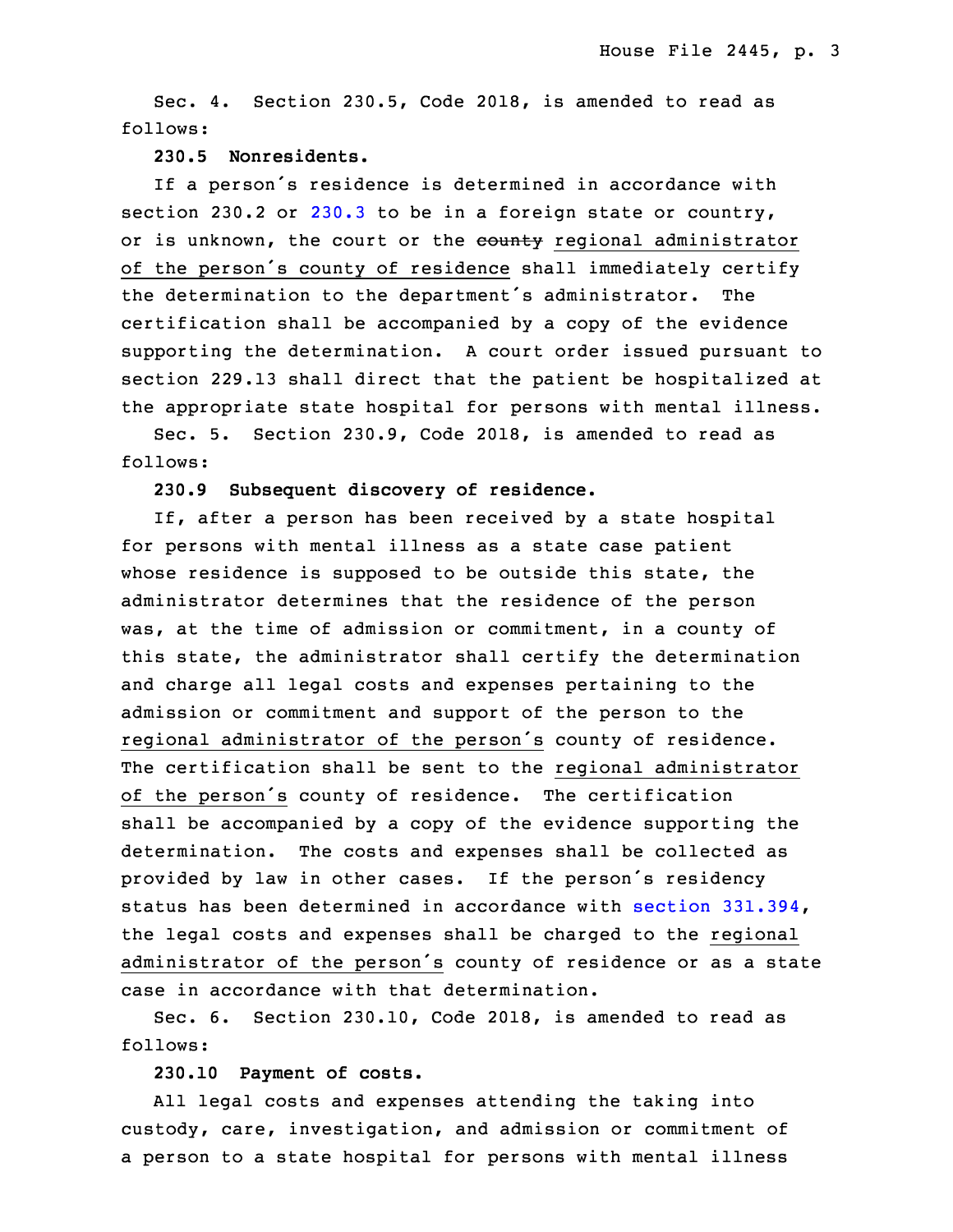under a finding that the person has residency in another county of this state shall be charged against the regional administrator of the person's county of residence.

Sec. 7. Section 230.11, Code 2018, is amended to read as follows:

35 **230.11 Recovery of costs from state.**

 Costs and expenses attending the taking into custody, care, and investigation of <sup>a</sup> person who has been admitted or committed to a state hospital, United States department of veterans affairs hospital, or other agency of the United 5 States government, for persons with mental illness and who has no residence in this state or whose residence is unknown, including cost of commitment, if any, shall be paid as a state case as approved by the administrator. The amount of the costs and expenses approved by the administrator is appropriated to the department from any money in the state treasury not otherwise appropriated. Payment shall be made by the department on itemized vouchers executed by the auditor of the regional administrator of the person's county which has paid them, and approved by the administrator.

Sec. 8. Section 230.12, Code 2018, is amended to read as follows:

17 **230.12 Residency disputes.**

If a dispute arises between different counties or between the administrator and a regional administrator for a county as to the residence of a person admitted or committed to a state hospital for persons with mental illness, the dispute shall be resolved as provided in section [331.394](https://www.legis.iowa.gov/docs/code/2018/331.394.pdf).

Sec. 9. Section 230.15, subsection 1, Code 2018, is amended to read as follows:

1. A person with mental illness and a person legally liable for the person's support remain liable for the support of the person with mental illness as provided in this [section](https://www.legis.iowa.gov/docs/code/2018/230.15.pdf). Persons legally liable for the support of a person with mental illness include the spouse of the person, and any person bound by contract for support of the person, and, with respect to persons with mental illness under eighteen years of age only, the father and mother of the person. The county auditor regional administrator of the person's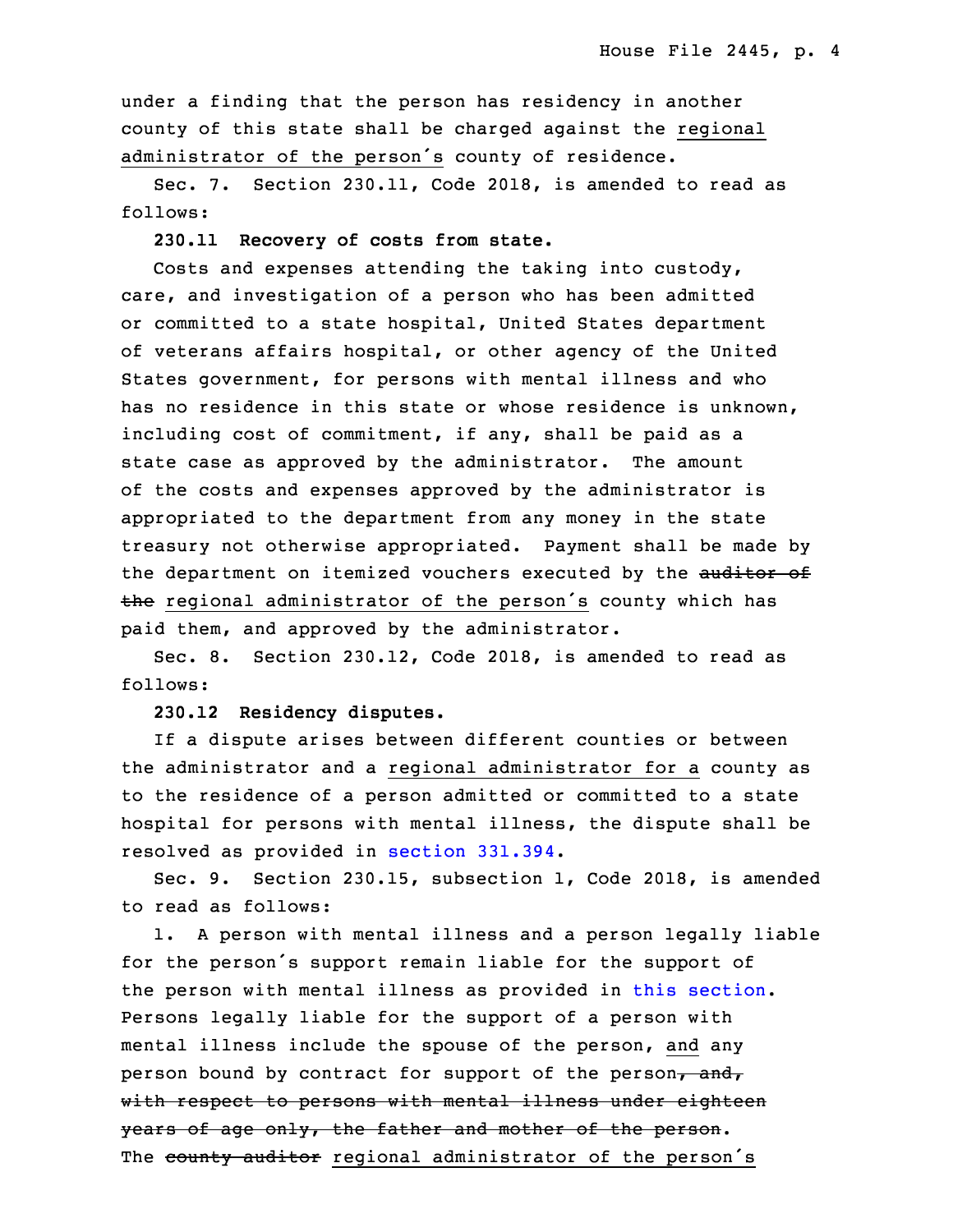county of residence, subject to the direction of the region's governing board of supervisors, shall enforce the obligation created in this [section](https://www.legis.iowa.gov/docs/code/2018/230.15.pdf) as to all sums advanced by the county regional administrator. The liability to the county regional administrator incurred by a person with mental illness or a person legally liable for the person's support under this 5 section is limited to an amount equal to one hundred percent of the cost of care and treatment of the person with mental illness at a state mental health institute for one hundred twenty days of hospitalization. This limit of liability may be reached by payment of the cost of care and treatment of the person with mental illness subsequent to a single admission or multiple admissions to <sup>a</sup> state mental health institute or, if the person is not discharged as cured, subsequent to a single transfer or multiple transfers to a county care facility pursuant to [section](https://www.legis.iowa.gov/docs/code/2018/227.11.pdf) 227.11. After reaching this limit of liability, a person with mental illness or a person legally liable for the person's support is liable to the county regional administrator for the care and treatment of the person with mental illness at a state mental health institute or, if transferred but not discharged as cured, at a county care facility in an amount not in excess of the average minimum cost of the maintenance of an individual who is physically and mentally healthy residing in the individual's own home, which standard shall be established and may from time to time be revised by the department of human services. <sup>A</sup> lien imposed by [section](https://www.legis.iowa.gov/docs/code/2018/230.25.pdf) 230.25 shall not exceed the amount of the liability which may be incurred under this [section](https://www.legis.iowa.gov/docs/code/2018/230.15.pdf) on account of a person with mental illness.

Sec. 10. Section 230.16, Code 2018, is amended to read as follows:

# 30 **230.16 Presumption.**

In actions to enforce the liability imposed by section 230.15, the certificate from the superintendent to the county auditor regional administrator of the person's county of residence stating the sums charged in such cases, shall be presumptively correct.

 Sec. 11. Section 230.17, Code 2018, is amended to read as follows: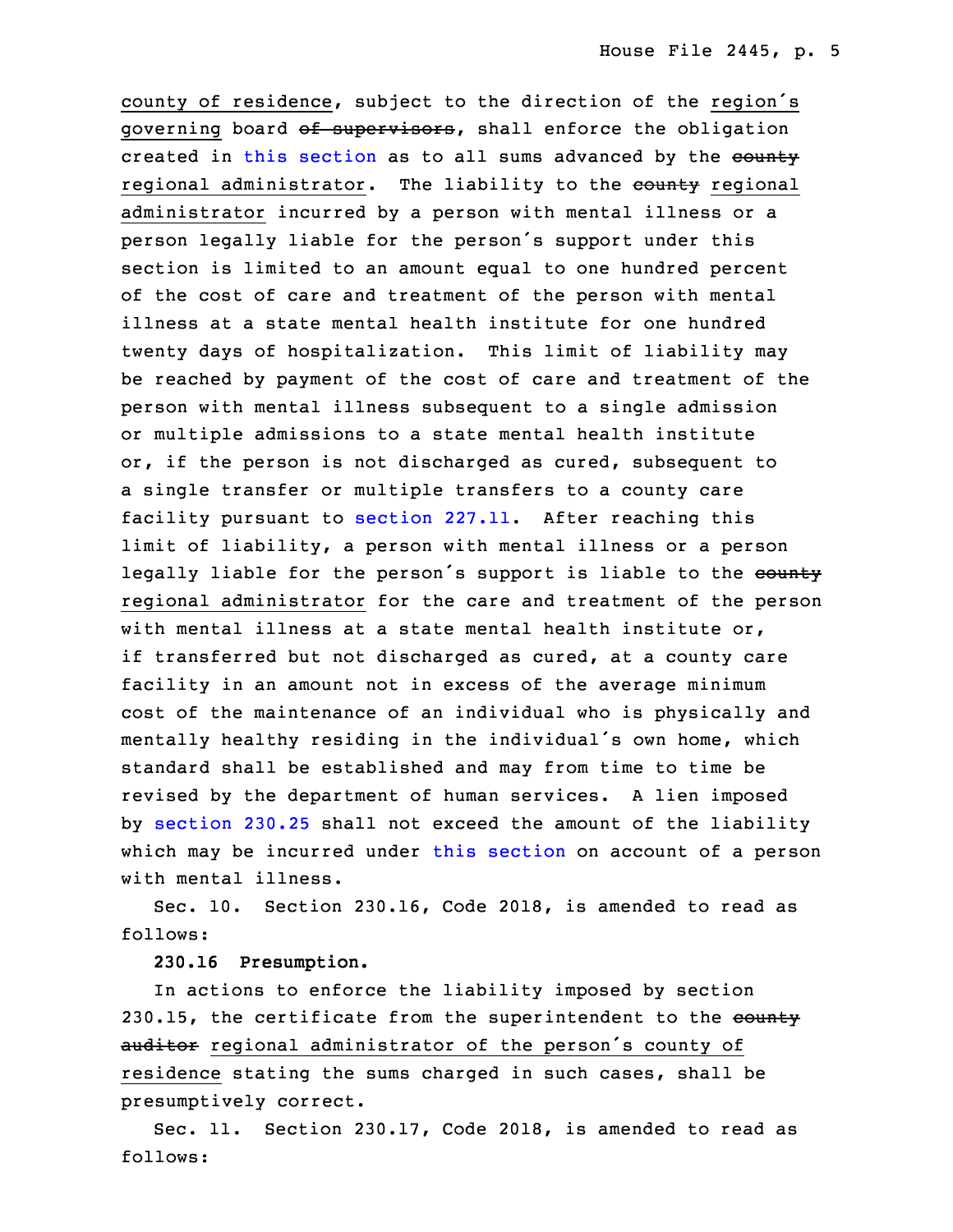### 3 **230.17 Board may compromise lien.**

 The board of supervisors of the person's county of residence is hereby empowered to compromise any and all liabilities to the county, created by this [chapter](https://www.legis.iowa.gov/docs/code/2018/230.pdf), when such compromise is deemed to be for the best interests of the county.

8 Sec. 12. Section 230.18, Code 2018, is amended to read as follows:

#### 10 **230.18 Expense in county or private hospitals.**

 The estates of persons with mental illness who may be treated or confined in any county hospital or home, or in any private hospital or sanatorium, and the estates of persons legally bound for their support, shall be liable to the county regional administrator of the person's county of residence for the reasonable cost of such support.

Sec. 13. Section 230.20, Code 2018, is amended to read as follows:

19 **230.20 Billing of patient charges —— computation of actual** 20 **costs —— cost settlement.**

 1. The superintendent of each mental health institute shall compute by February 1 the average daily patient charges and other service charges for which each county regional administrator of <sup>a</sup> person's county of residence will be billed for services provided to patients the person and chargeable to the county of residence during the fiscal year beginning the following July 1. The department shall certify the amount of the charges and notify the counties regional administrator of the person's county of residence of the billing charges.

a. The superintendent shall separately compute by program the average daily patient charge for a mental health institute for services provided in the following fiscal year, in accordance with generally accepted accounting procedures, by totaling the expenditures of the program for the immediately preceding calendar year, by adjusting the expenditures by <sup>a</sup> percentage not to exceed the percentage increase in the consumer price index for all urban consumers for the immediately preceding calendar year, and by dividing the adjusted expenditures by the total inpatient days of service provided in the program during the immediately preceding calendar year. However, the superintendent shall not include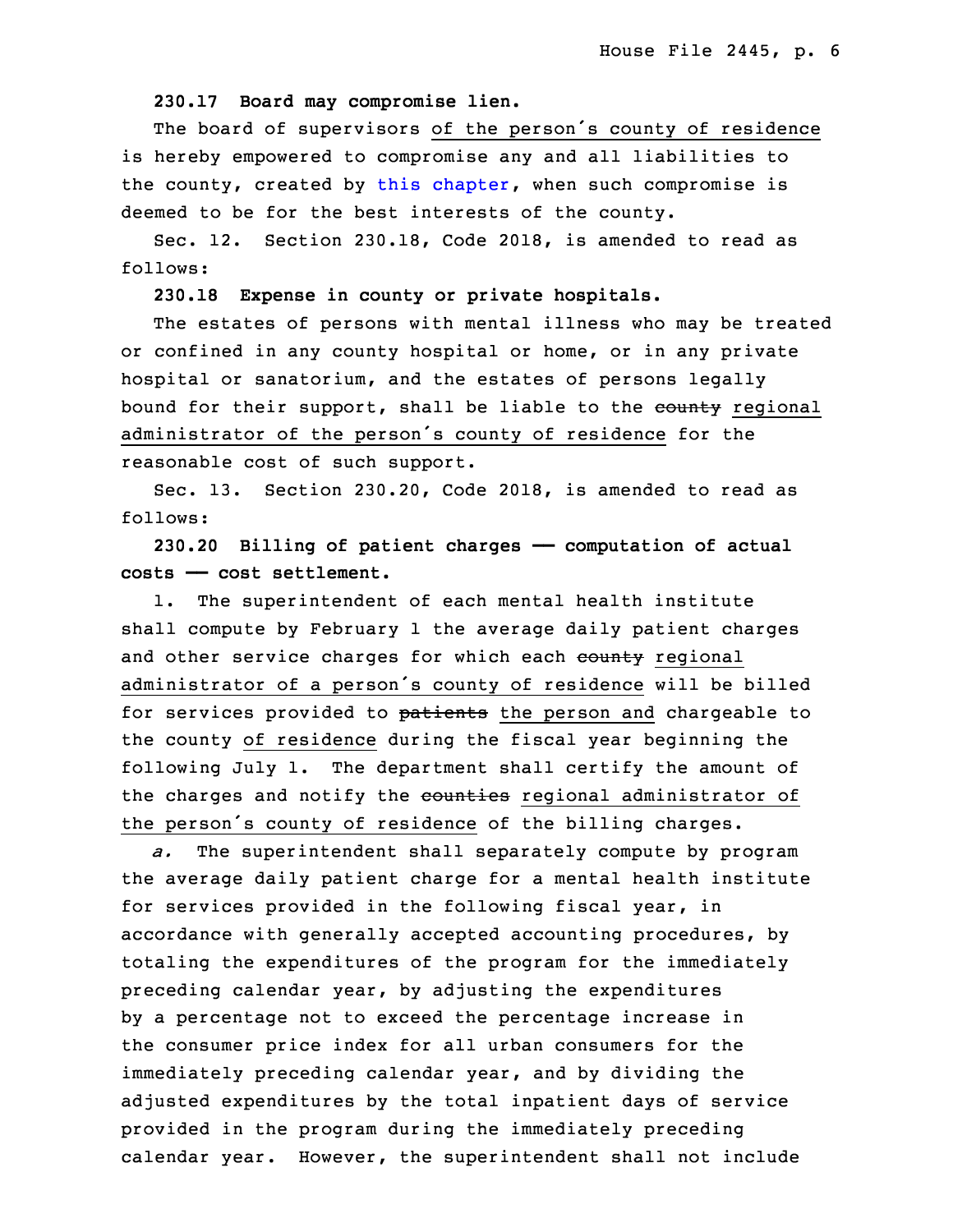the following in the computation of the average daily patient charge:

(1) The costs of food, lodging, and other maintenance provided to persons not patients of the hospital.

 (2) The costs of certain direct medical services identified in administrative rule, which may include but need not be limited to X-ray, laboratory, and dental services.

- (3) The costs of outpatient and state placement services.
- (4) The costs of the psychiatric residency program.
- 16 (5) The costs of the chaplain intern program.

b. The department shall compute the direct medical services, outpatient, and state placement services charges, in accordance with generally accepted accounting procedures, on the basis of the actual cost of the services provided during the immediately preceding calendar year. The direct medical services, outpatient, and state placement services shall be billed directly against the patient who received the services.

 2. *a.* The superintendent shall certify to the department the billings to each county the regional administrator of the person's county of residence for services provided to patients the person and chargeable to the county of residence during the preceding calendar quarter. The county of residence billings shall be based on the average daily patient charge and other service charges computed pursuant to subsection 1, and the number of inpatient days and other service units chargeable to the regional administrator of the person's county of residence. However, a county of residence billing shall be decreased by an amount equal to reimbursement by a third party payor or estimation of such reimbursement from a claim submitted by the superintendent to the third party payor for the preceding calendar quarter. When the actual third party payor reimbursement is greater or less than estimated, the difference shall be reflected in the county billing in the calendar quarter the actual third party payor reimbursement is determined.

7 *b.* The per diem costs billed to each mental health and disability services region shall not exceed the per diem costs billed to the region in the fiscal year beginning July 1, 2016.

3. The superintendent shall compute in January the actual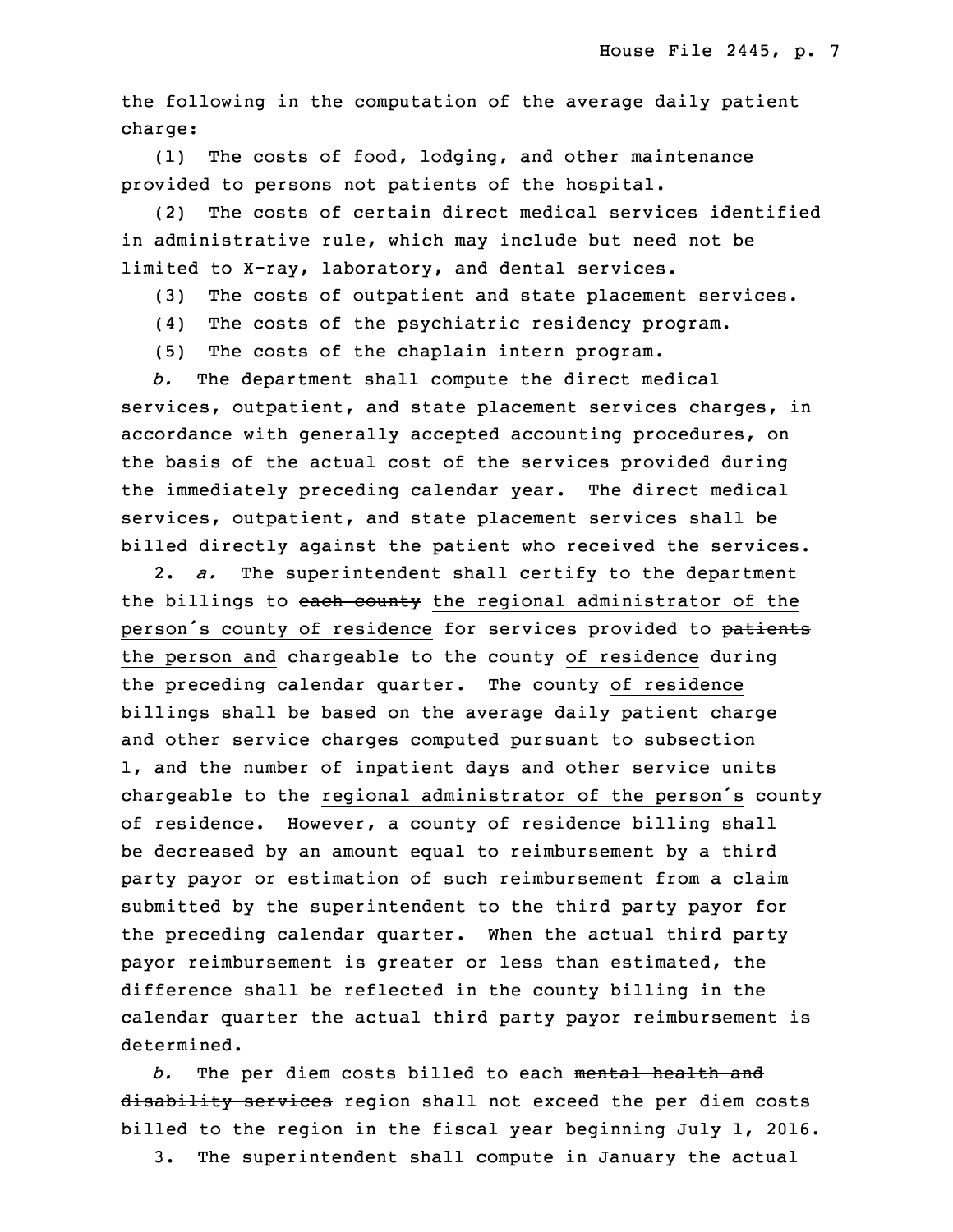per-patient-per-day cost for each mental health institute for the immediately preceding calendar year, in accordance with generally accepted accounting procedures, by totaling the actual expenditures of the mental health institute for the calendar year and by dividing the total actual expenditures by the total inpatient days of service provided during the calendar year.

4. The department shall certify to the counties regional administrator by February 1 the actual per-patient-per-day costs, as computed pursuant to [subsection](https://www.legis.iowa.gov/docs/code/2018/230.20.pdf) 3, and the actual costs owed by each county regional administrator itemized for each county in the region for the immediately preceding calendar year for patients chargeable to the county regional administrator. If the actual costs owed by the county regional administrator are greater than the charges billed to the county regional administrator pursuant to [subsection](https://www.legis.iowa.gov/docs/code/2018/230.20.pdf)  $2$ , the department shall bill the county regional administrator for the difference itemized for each county in the region with the billing for the quarter ending June 30. If the actual costs owed by the county regional administrator are less than the charges billed to the  $\frac{3}{2}$  regional administrator pursuant to [subsection](https://www.legis.iowa.gov/docs/code/2018/230.20.pdf) 2, the department shall credit the county regional administrator for the difference itemized for each county in the region starting with the billing for the quarter ending June 30.

35 5. An individual statement shall be prepared for <sup>a</sup> patient on or before the fifteenth day of the month following the month in which the patient leaves the mental health institute, and a general statement shall be prepared at least quarterly for each county regional administrator itemized for each county in the region to which charges are made under this [section](https://www.legis.iowa.gov/docs/code/2018/230.20.pdf). Except as otherwise required by [sections](https://www.legis.iowa.gov/docs/code/2018/125.33.pdf) 125.33 and [125.34](https://www.legis.iowa.gov/docs/code/2018/125.34.pdf), the general statement shall list the name of each patient chargeable to that a county in the region who was served by the mental health institute during the preceding month or calendar quarter, the amount due on account of each patient, and the specific dates for which any third party payor reimbursement received by the state is applied to the statement and billing, and the county regional administrator shall be billed for eighty percent of the stated charge for each patient specified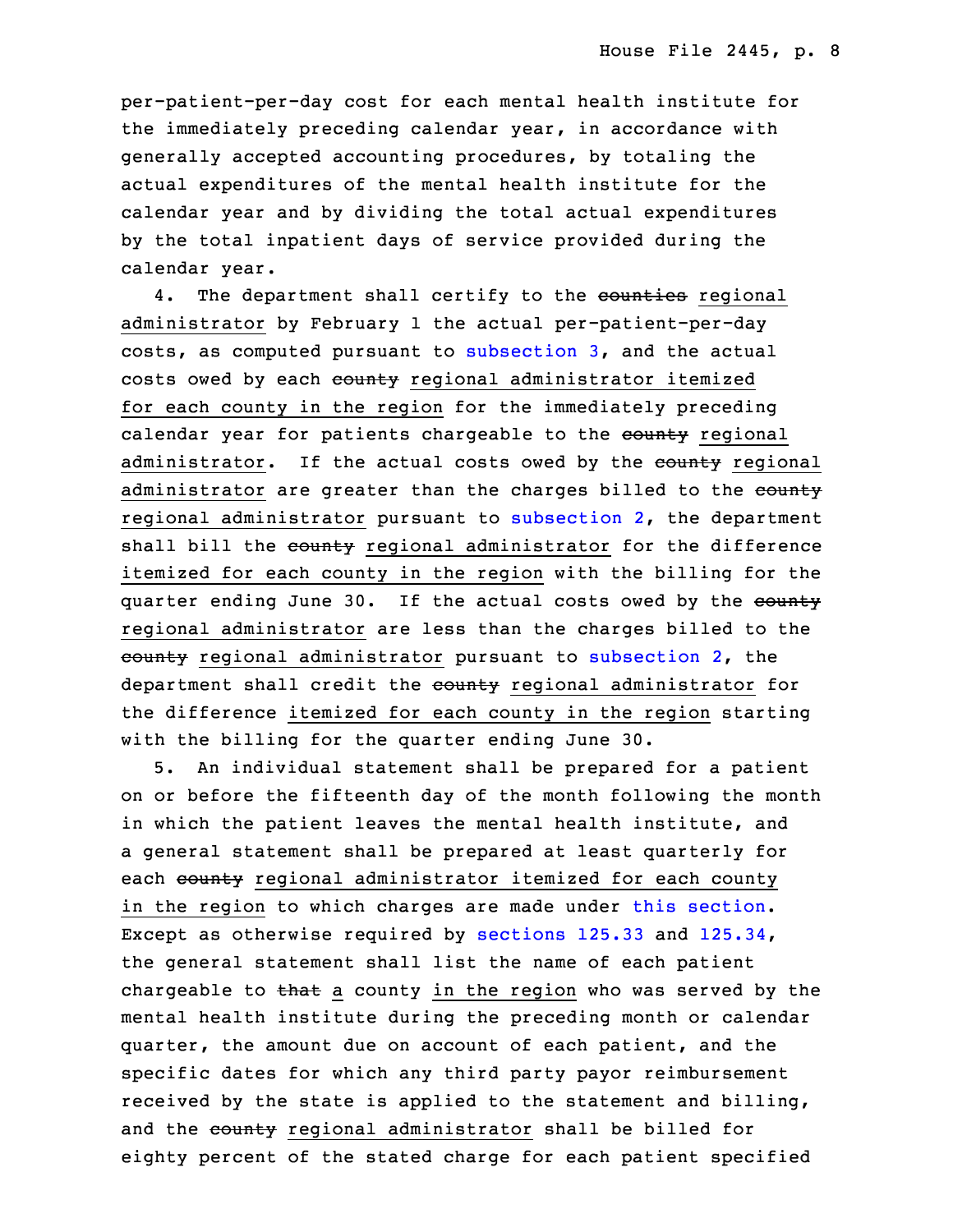in this [subsection](https://www.legis.iowa.gov/docs/code/2018/230.20.pdf). The statement prepared for each county regional administrator shall be certified by the department and a duplicate statement shall be mailed to the auditor of that county.

6. All or any reasonable portion of the charges incurred for services provided to a patient, to the most recent date for which the charges have been computed, may be paid at any time by the patient or by any other person on the patient's behalf. Any payment made by the patient or other person, and any federal financial assistance received pursuant to Tit. XVIII or XIX of the federal Social Security Act for services rendered <sup>26</sup> to <sup>a</sup> patient, shall be credited against the patient's account and, if the charges paid as described in this [subsection](https://www.legis.iowa.gov/docs/code/2018/230.20.pdf) have previously been billed to a county regional administrator on behalf of the person's county of residence, reflected in the mental health institute's next general statement to that county regional administrator.

7. A superintendent of a mental health institute may request that the director of human services enter into a contract with a person for the mental health institute to provide consultation or treatment services or for fulfilling other purposes which are consistent with the purposes stated in section 226.1. The contract provisions shall include charges which reflect the actual cost of providing the services or fulfilling the other purposes. Any income from <sup>a</sup> contract authorized under this [subsection](https://www.legis.iowa.gov/docs/code/2018/230.20.pdf) may be retained by the mental health institute to defray the costs of providing the services. Except for a contract voluntarily entered into by a county under this [subsection](https://www.legis.iowa.gov/docs/code/2018/230.20.pdf), the costs or income associated with a contract authorized under this [subsection](https://www.legis.iowa.gov/docs/code/2018/230.20.pdf) shall not be considered in computing charges and per diem costs in accordance with the provisions of [subsections](https://www.legis.iowa.gov/docs/code/2018/230.20.pdf) 1 through  $6$  of this [section](https://www.legis.iowa.gov/docs/code/2018/230.20.pdf).

8. The department shall provide a county regional administrator with information, which is not otherwise confidential under law, in the department's possession concerning a patient whose cost of care is chargeable to the eounty regional administrator, including but not limited to the information specified in section  $229.24$ , [subsection](https://www.legis.iowa.gov/docs/code/2018/229.24.pdf) 3.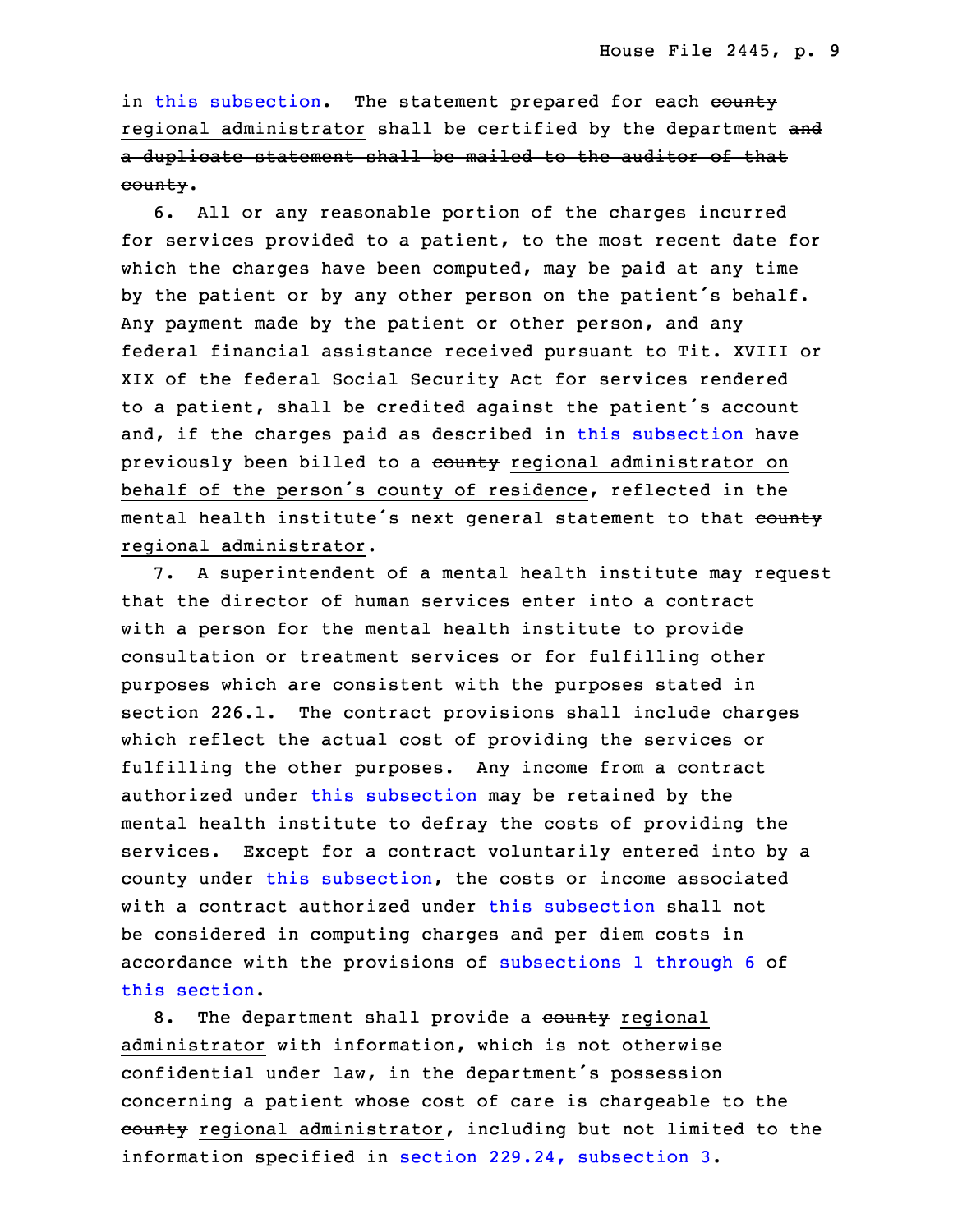Sec. 14. Section 230.21, Code 2018, is amended to read as follows:

 **230.21 Duty of county auditor and treasurer Notice to county of residence.**

The county auditor, upon receipt of the duplicate statement required by [section](https://www.legis.iowa.gov/docs/code/2018/230.20.pdf) 230.20, shall enter it to the credit of the state in the ledger of state accounts, regional administrator shall furnish to the board of supervisors of the county of residence a list of the names of the persons so certified, and at once issue a notice authorizing the county treasurer to transfer the amount billed to the county by the statement, from the county to the general state revenue, which notice shall be filed by the treasurer as authority for making the transfer who are residents of that county and eligible for mental health and disability services funding. The auditor shall promptly remit the amount so transferred to the treasurer of state, designating the fund to which it belongs.

 Sec. 15. Section 230.22, Code 2018, is amended to read as follows:

3 **230.22 Penalty.**

Should any county fail If a regional administrator fails to pay the amount billed by a statement submitted pursuant to [section](https://www.legis.iowa.gov/docs/code/2018/230.20.pdf) 230.20 within forty-five days from the date the statement is received by the county regional administrator, the department shall charge the delinquent county regional administrator the penalty of one percent per month on and after forty-five days from the date the statement is received by the county regional administrator until paid. Provided, however, that the penalty shall not be imposed if the eounty regional administrator has notified the department of error or questionable items in the billing, in which event, the department shall suspend the penalty only during the period of negotiation.

Sec. 16. Section 230.25, subsection 1, Code 2018, is amended to read as follows:

1. Upon receipt from the county auditor or the regional administrator for mental health and disability services of the list of names furnished pursuant to section [230.21](https://www.legis.iowa.gov/docs/code/2018/230.21.pdf), the board of supervisors of the county of residence shall make an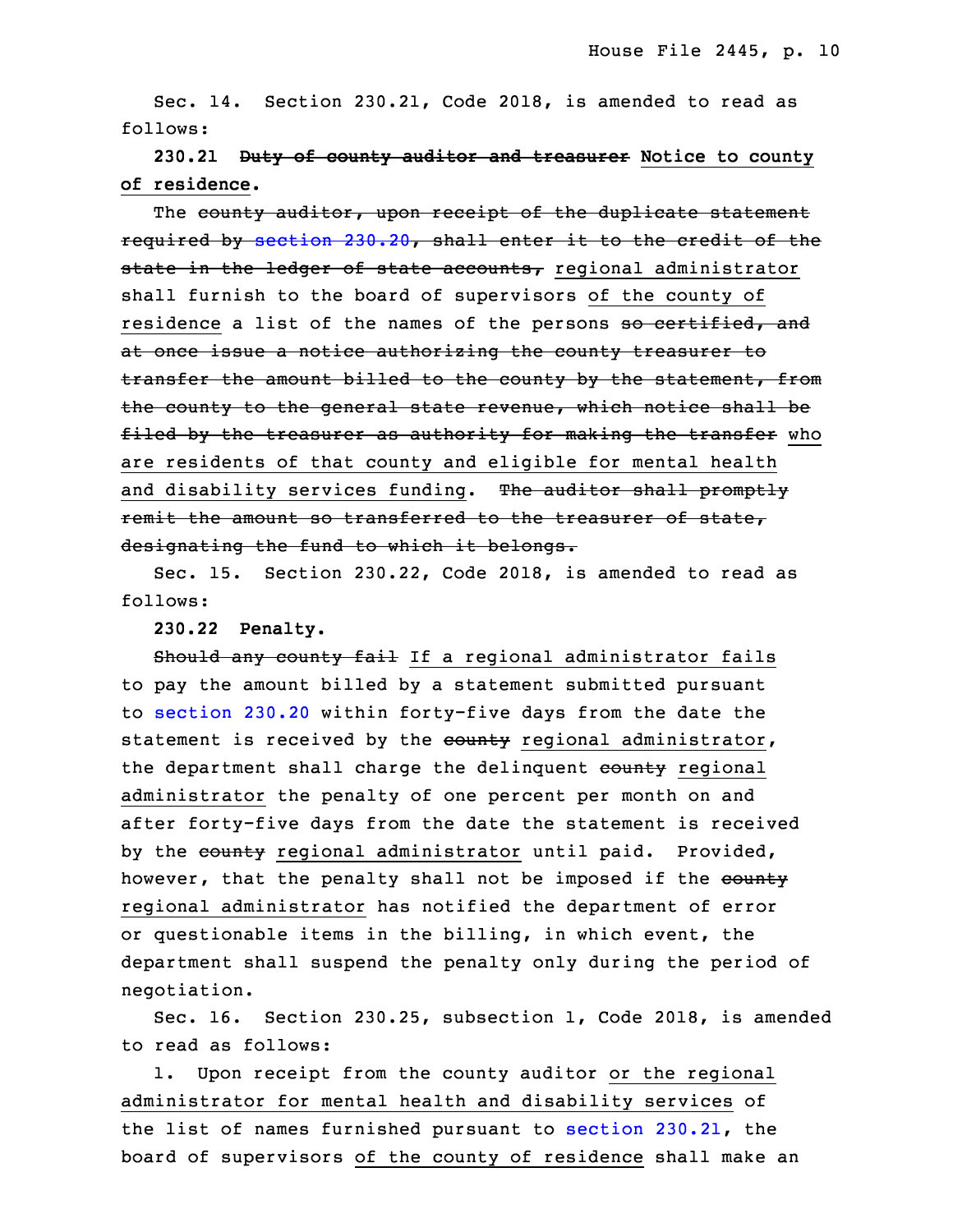investigation to determine the ability of each person whose name appears on the list, and also the ability of any person liable under [section](https://www.legis.iowa.gov/docs/code/2018/230.15.pdf) 230.15 for the support of that person, to pay the expenses of that person's hospitalization. If the board finds that neither the hospitalized person nor any person legally liable for the person's support is able to pay those expenses, they the board shall direct the county auditor or regional administrator not to index the names of any of those persons as would otherwise be required by section 230.26. However the board may review its finding with respect to any person at any subsequent time at which another list is furnished by the auditor county auditor or regional administrator upon which that person's name appears. If the board finds upon review that that person or those legally liable for the person's support are presently able to pay the expenses of that person's hospitalization, that finding shall apply only to charges stated upon the certificate from which the list was drawn up and any subsequent charges similarly certified, unless and until the board again changes its finding.

Sec. 17. Section 230.26, Code 2018, is amended to read as follows:

10 **230.26 Auditor Regional administrator to keep record.**

The auditor of each county regional administrator shall keep an accurate account of the cost of the maintenance of any patient kept in any institution as provided for in this chapter and keep an index of the names of the persons admitted or committed from such each county in the region. The name of the husband or the wife of such person designating such party as the spouse of the person admitted or committed shall also be indexed in the same manner as the names of the persons admitted or committed are indexed. The book shall be designated as an account book or index, and shall have no reference in any place to <sup>a</sup> lien.

 Sec. 18. Section 230.33, Code 2018, is amended to read as follows:

## **230.33 Reciprocal agreements.**

The administrator may enter into agreements with other states, through their duly constituted authorities, to effect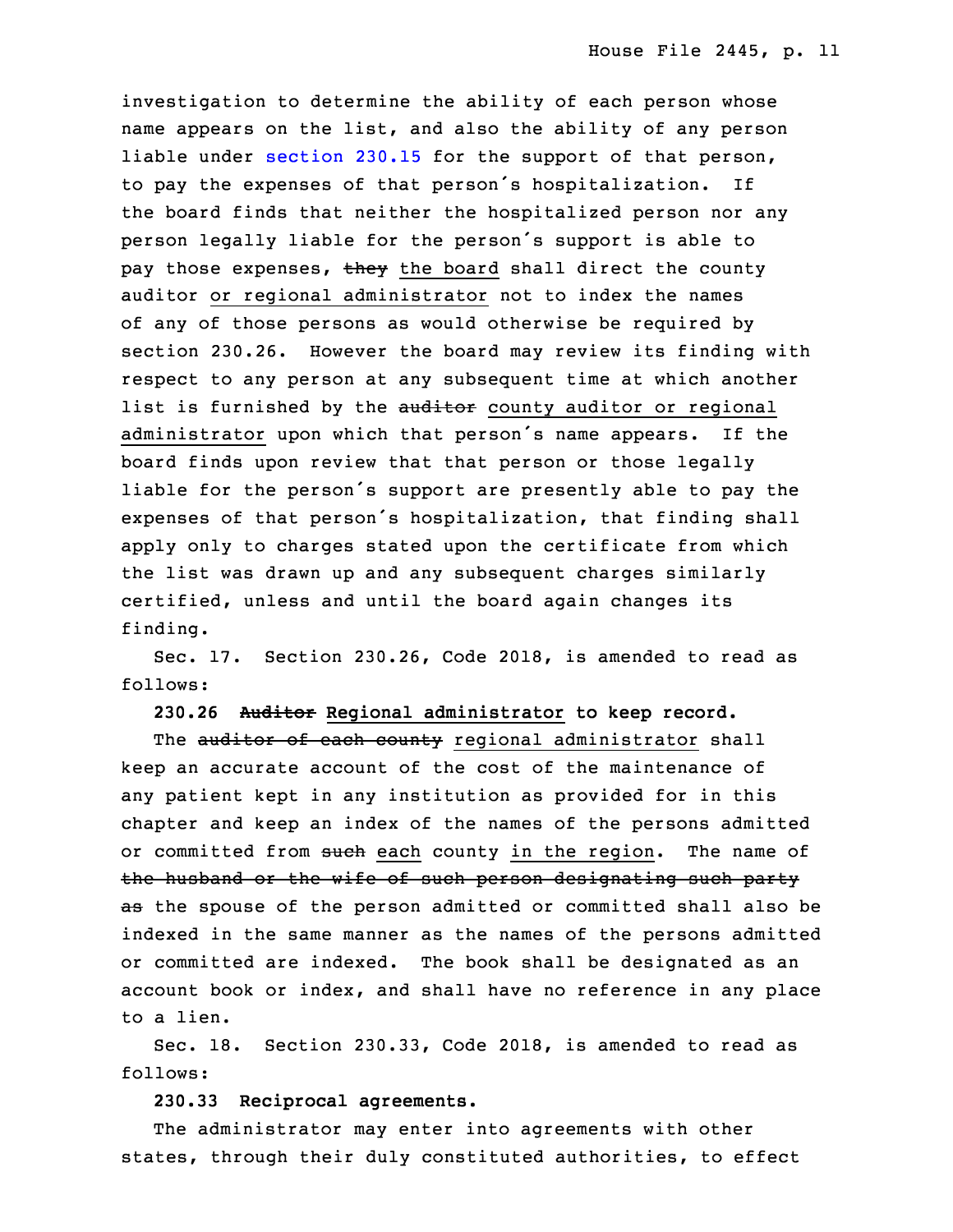the reciprocal return of persons with mental illness and persons with an intellectual disability to the contracting states, and to effect the reciprocal supervision of persons on convalescent leave.

However, in the case of a proposed transfer of a person with mental illness or an intellectual disability from this state, final action shall not be taken without the approval either of the commission of hospitalization, or of the district court, of the county of admission or commitment.

 Sec. 19. REPEAL. Sections 230.34 and 232.80, Code 2018, are repealed.

#### 3 DIVISION II

 Sec. 20. Section 35D.9, Code 2018, is amended to read as 5 follows:

6 **35D.9 County of settlement residence upon discharge.**

A member of the home does not acquire legal settlement residency in the county in which the home is located unless the member is voluntarily or involuntarily discharged from the home, continuously resides in the county for a period of one year subsequent to the discharge, and during that year is not readmitted to the home or does not receive any services from the home and the member meets county of residence requirements. For purposes of this section, *"county of residence"* means the same as defined in section 331.394.

Sec. 21. Section 125.2, Code 2018, is amended by adding the following new subsection:

<sup>18</sup> NEW SUBSECTION. 4A. *"County of residence"* means the same as defined in section 331.394.

Sec. 22. Section 125.2, subsection 13, Code 2018, is amended by striking the subsection.

 Sec. 23. Section 139A.12, Code 2018, is amended to read as follows:

 **139A.12 County liability for care, provisions, and medical** 25 **attendance.**

The local board shall provide proper care, provisions, and medical attendance for any person removed and isolated or quarantined in a separate house or hospital for detention and treatment, and the care, provisions, and medical attendance shall be paid for by the county in which the infected person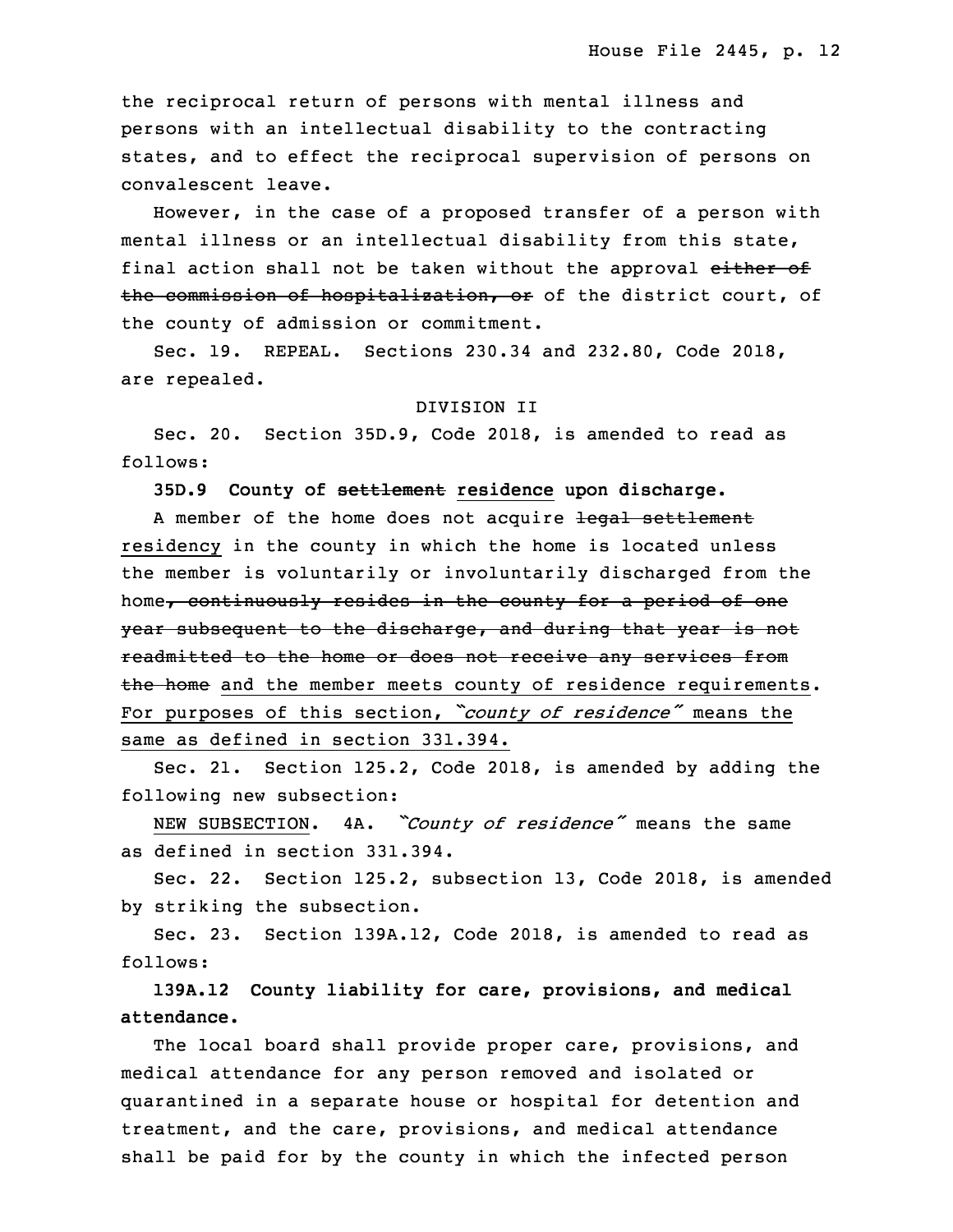has a legal settlement residence, if the patient or legal quardian is unable to pay.

Sec. 24. Section 139A.18, Code 2018, is amended to read as follows:

#### 35 **139A.18 Reimbursement from county.**

 If any person receives services or supplies under this chapter who does not have a legal settlement residence in the county in which the bills were incurred and paid, the amount paid shall be certified to the board of supervisors of the county in which the person claims settlement or owns property, and the board of supervisors of that county shall reimburse the county from which the claim is certified, in the full amount originally paid.

9 Sec. 25. Section 232.141, subsections 7 and 8, Code 2018, are amended to read as follows:

 7. <sup>A</sup> county charged with the costs and expenses under subsections 2 and 3 may recover the costs and expenses from the county where the child has legal settlement child's custodial parent's county of residence, as defined in section 331.394, by filing verified claims which are payable as are other claims against the county. A detailed statement of the facts upon which a claim is based shall accompany the claim. Any dispute involving the legal settlement of a child for which the court has ordered payment under this [section](https://www.legis.iowa.gov/docs/code/2018/232.141.pdf) shall be settled pursuant to [sections](https://www.legis.iowa.gov/docs/code/2018/252.22.pdf) 252.22 and [252.23](https://www.legis.iowa.gov/docs/code/2018/252.23.pdf).

 8. This [subsection](https://www.legis.iowa.gov/docs/code/2018/232.141.pdf) applies only to placements in <sup>a</sup> juvenile shelter care home which is publicly owned, operated as <sup>a</sup> county or multicounty shelter care home, organized under a [chapter](https://www.legis.iowa.gov/docs/code/2018/28E.pdf) 28E agreement, or operated by <sup>a</sup> private juvenile shelter care home. If the actual and allowable costs of a child's shelter care placement exceed the amount the department is authorized to pay in accordance with law and administrative rule, the unpaid costs may be recovered from the child's custodial parent's county of legal settlement residence. However, the maximum amount of the unpaid costs which may be recovered under this subsection is limited to the difference between the amount the department is authorized to pay and the statewide average of the actual and allowable rates in effect in May of the preceding fiscal year for reimbursement of juvenile shelter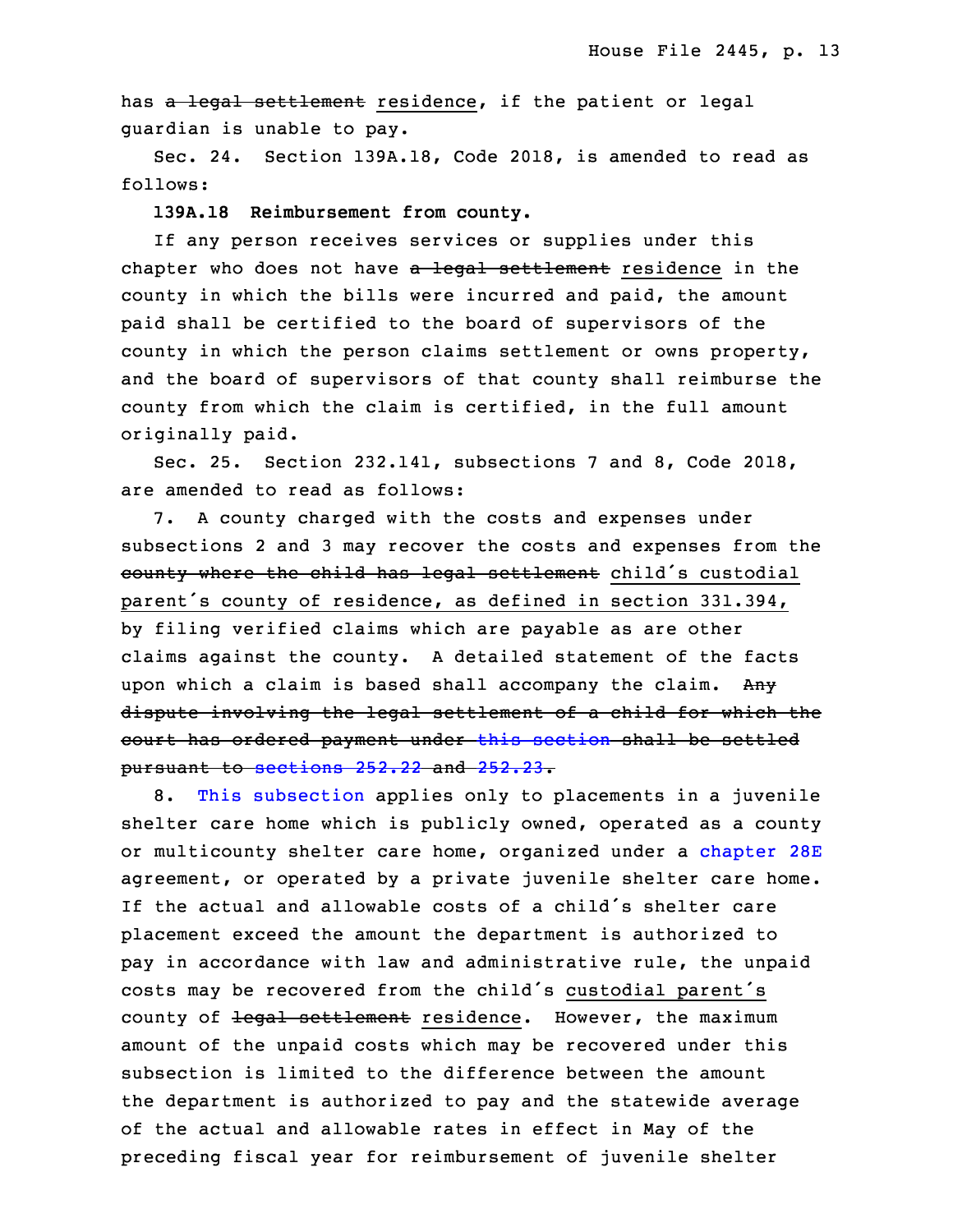care homes. In no case shall the home be reimbursed for more than the home's actual and allowable costs. The unpaid costs are payable pursuant to filing of verified claims against the child's custodial parent's county of legal settlement residence. <sup>A</sup> detailed statement of the facts upon which <sup>a</sup> claim is based shall accompany the claim. Any dispute between counties arising from filings of claims pursuant to this subsection shall be settled in the manner provided to determine residency in [section](https://www.legis.iowa.gov/docs/code/2018/331.394.pdf) 331.394.

Sec. 26. Section 252.24, Code 2018, is amended to read as follows:

**252.24 County of settlement residence liable —— exception.**

1. The county where the settlement is of residence, as defined in section 331.394, shall be liable to the county granting assistance for all reasonable charges and expenses incurred in the assistance and care of a poor person.

2. When assistance is furnished by any governmental agency of the county, township, or city, the assistance shall be deemed to have been furnished by the county in which the agency is located and the agency furnishing the assistance shall certify the correctness of the costs of the assistance to the board of supervisors of that county and that county shall collect from the county of the person's settlement county of residence. The amounts collected by the county where the agency is located shall be paid to the agency furnishing the assistance. This statute applies to services and supplies furnished as provided in section [139A.18](https://www.legis.iowa.gov/docs/code/2018/139A.18.pdf).

3. Notwithstanding [subsection](https://www.legis.iowa.gov/docs/code/2018/252.24.pdf) 2, if This section shall apply to assistance or maintenance is provided by a county through the county's mental health and disability services system implemented under [chapter](https://www.legis.iowa.gov/docs/code/2018/331.pdf) 331, liability for the assistance and maintenance is the responsibility of the person's county of residence.

Sec. 27. Section 331.502, subsection 14, Code 2018, is amended by striking the subsection.

Sec. 28. Section 331.653, subsection 25, Code 2018, is amended by striking the subsection.

 Sec. 29. Section 347.16, subsection 3, Code 2018, is amended to read as follows: